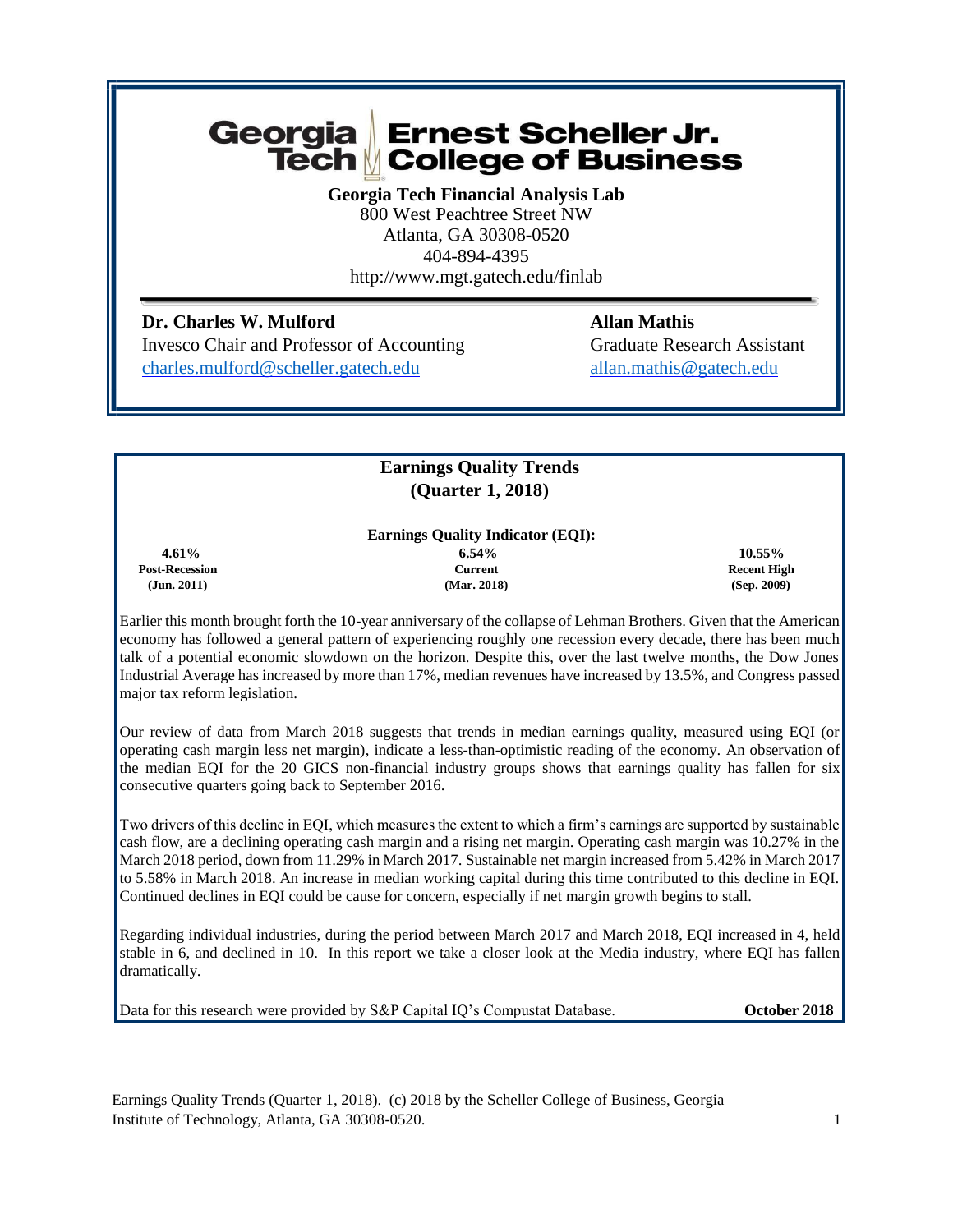# **Georgia Tech Financial Analysis Lab Scheller College of Business Georgia Institute of Technology Atlanta, GA 30332-0520**

# **Georgia Tech Financial Analysis Lab**

The Georgia Tech Financial Analysis Lab conducts research on issues of financial reporting and analysis. Unbiased information is vital to effective investment decision-making. Accordingly, the Lab thinks that independent research organizations, such as this Lab, have an important role to play in providing information to market participants.

Because the Lab is housed within a university, all of its research reports have an educational quality, as they are designed to impart knowledge and understanding to those who read them. Its focus is on issues that it believes will be of interest to a large segment of stock market participants. Depending on the issue, it may focus its attention on individual companies, groups of companies, or on large segments of the market at large.

A recurring theme in the work is the identification of reporting practices that give investors a misleading signal, whether positive or negative, of corporate earning power. The Labs defines earning power as the ability to generate a sustainable stream of earnings that is backed by cash flow. Accordingly, its research may look into reporting practices that affect either earnings or cash flow, or both. At times, its research may look at stock prices generally, though from a fundamental and not technical point of view.

### **Contact Information**

| <b>Charles Mulford</b> | Invesco Chair, Professor of Accounting and the Lab's Director |  |  |
|------------------------|---------------------------------------------------------------|--|--|
|                        | Phone: (404) 894-4395                                         |  |  |
|                        | Email: charles.mulford@scheller.gatech.edu                    |  |  |
| Allan Mathis           | Graduate Research Assistant and MBA Student                   |  |  |
| <b>Michael Behrens</b> | Graduate Research Assistant and MBA Student                   |  |  |
| Yash Lakhotia          | Graduate Research Assistant and MBA Student                   |  |  |
| Website:               | http://www.mgt.gatech.edu/finlab                              |  |  |

©2018 by the Scheller College of Business, Georgia Institute of Technology, Atlanta, GA 30332-0520. ALL RIGHTS RESERVED. The information contained in this research report is solely the opinion of the authors and is based on sources believed to be reliable and accurate, consisting principally of required filings submitted by the companies represented to the Securities and Exchange Commission. HOWEVER, ALL CONTENT HEREIN IS PRESENTED "AS IS," WITHOUT WARRANTIES OF ANY KIND, EXPRESS OR IMPLIED. No data or statement is or should be construed to be a recommendation for the purchase, retention, sale or short-sale of the securities of the companies mentioned.

**\_\_\_\_\_\_\_\_\_\_\_\_\_\_\_\_\_\_\_\_\_\_\_\_\_\_\_\_\_\_\_\_\_\_\_\_\_\_\_\_\_\_\_\_\_\_\_\_\_\_\_\_\_\_\_\_\_\_\_\_\_\_\_\_\_\_\_\_\_\_\_\_\_\_\_\_\_\_\_\_\_\_\_\_\_\_\_\_\_\_\_\_\_**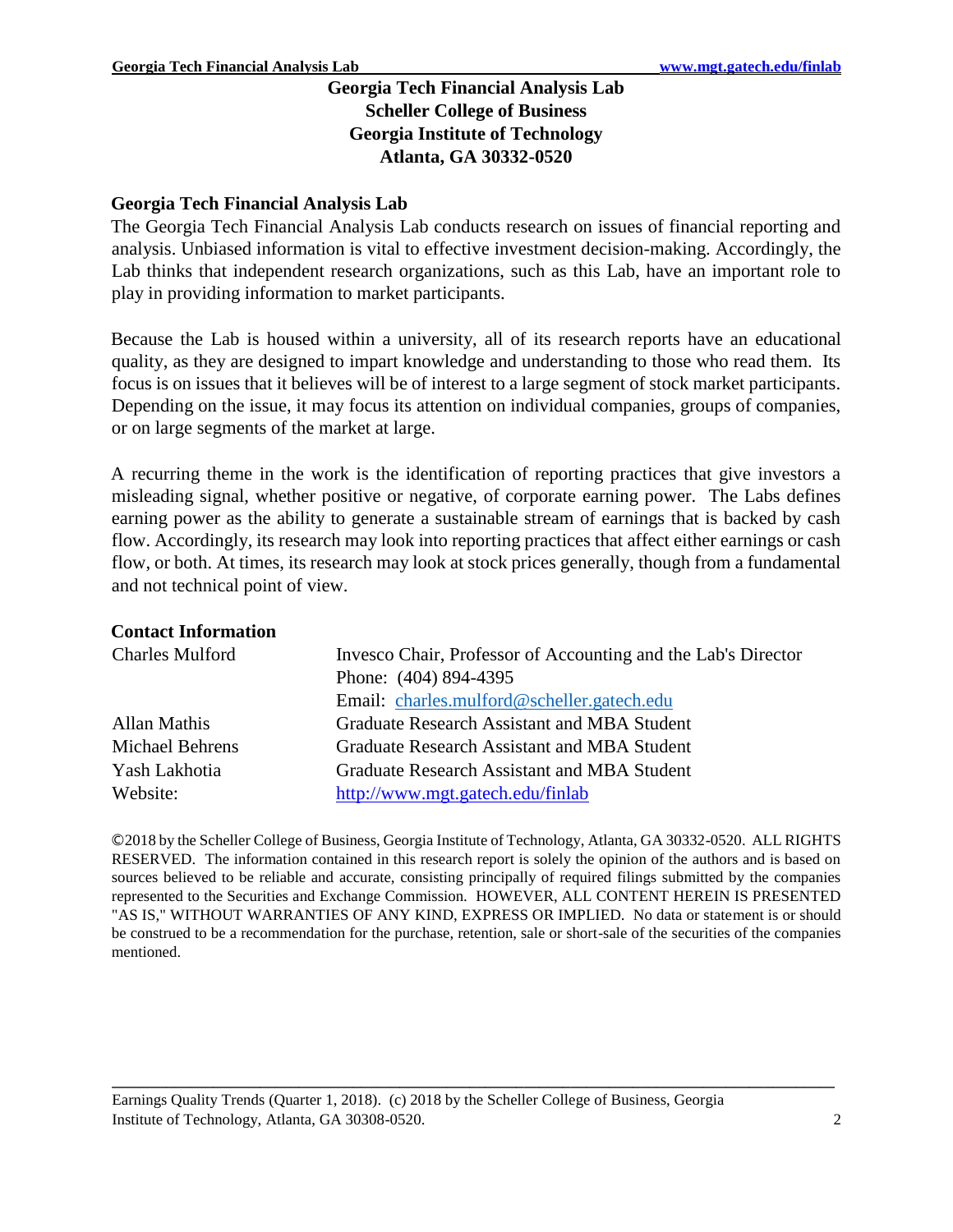# **Earnings Quality: Background and Definition**

Earnings quality is an evaluation of the extent to which a firm's earnings are generated from sustainable sources that are backed by cash flow. There are two dimensions to earnings quality: the persistence and cash flow dimensions. In examining the persistence dimension of earnings quality, we identify whether reported earnings have been boosted by nonrecurring items. For example, earnings increased by a nonrecurring gain from an asset sale or a one-time reduction in the effective tax rate due to a tax-loss carryforward would impair earning quality on the persistence dimension. In evaluating the cash dimension of earnings quality, we seek to determine whether reported earnings are supported by cash flow. For example, cash flow would lag earnings for a company that has provided its customers with extended payment terms or that has accumulated inventory in anticipation of increased future sales. Such lagging cash flow would impair earnings quality on the cash dimension.

Earnings that are of low quality increase the likelihood that future earnings will decline from current levels. This is not to say that future earnings will decline, but the likelihood of a decline is increased for companies with low earnings quality. For example, in the case of the nonrecurring gain or the low effective tax rate, future earnings will decline when that gain is excluded or the tax-loss carryforward is no longer available. For the firm that has provided extended payment terms or that has accumulated inventory, future earnings will decline if the resulting receivables or accumulated inventory cannot be realized and write-downs ensue.

In assessing earnings quality, the balance sheet also plays an important role. We use the term position quality to refer to the effects of the balance sheet on earnings quality. We say that position quality is impaired when assets are carried at amounts that exceed fair value or when obligations are carried at less than the amounts needed to liquidate them. Companies that accumulate overvalued assets or undervalued liabilities will see their earnings decline when those overvalued assets are written down or those undervalued liabilities are written up. For example, at some point an investment in a debt security of a financially-troubled issuer that is held to maturity and carried at cost will need to be written down. Similarly, a charge will be needed to increase the balance of an under-accrued warranty obligation. In both instances, future earnings will suffer.

In this report, we examine issues impacting earnings quality on the cash dimension across all nonfinancial industries as measured by an Earnings Quality Indicator (EQI). EQI is a ratio that measures the relationship between sustainable operating cash flow and net income. The ratio measures the excess of sustainable operating cash flow over net income as a percentage of revenue. The calculation is as follows:

Earnings Quality Indicator (EQI) =  $\lceil$  (Operating Cash Flow – Net Income) / Revenue  $\lceil$ 

Note that before its use in the EQI calculations, operating cash flow measured under generally accepted accounting principles (GAAP) is first adjusted for nonrecurring and non-operating items. Net Income measured under GAAP is similarly adjusted. Such adjustments remove noise and improve the effectiveness of EQI. EQI can also be expressed as: (Operating Cash Flow / Revenue) – (Net Income/Revenue), or Operating Cash Margin less Net Margin.

Earnings Quality Trends (Quarter 1, 2018). (c) 2018 by the Scheller College of Business, Georgia Institute of Technology, Atlanta, GA 30308-0520. 3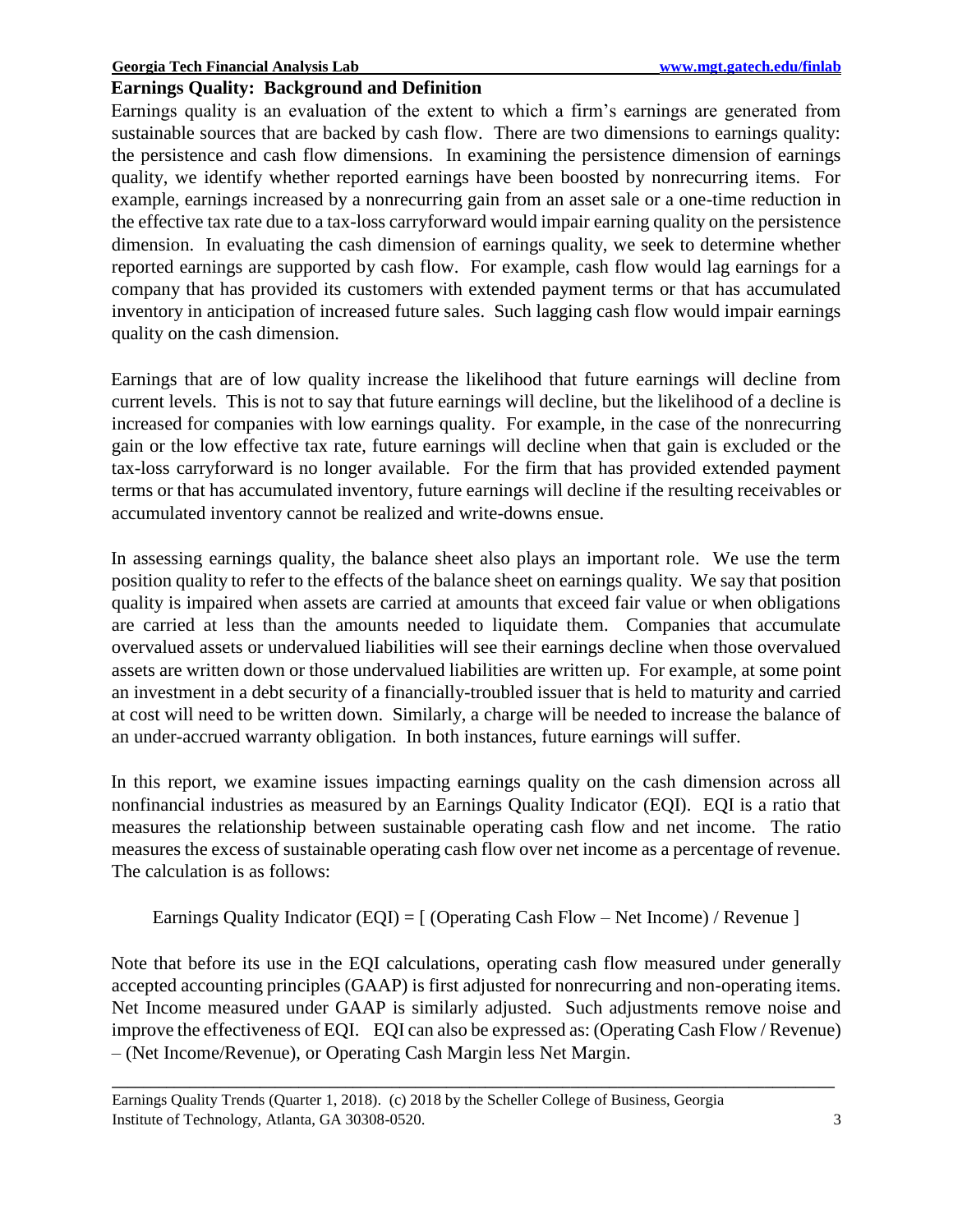### **Interpretations of EQI**

Significant decreases in the ratio over time are of particular concern and indicate that operating cash flow is either growing slower or declining faster than net income, leading to a build-up of non-cash balance sheet accounts and warning of possible operational difficulties or of aggressive practices in the measurement of earnings. Future earnings may be at risk for decline. Significant increases in the ratio over time indicate that operating cash flow is growing faster or declining slower than net income, leading to a decline in non-cash balance sheet accounts. Such a development suggests either the possibility of increasingly conservative accounting practices in the measurement of earnings or of a decline in future operating cash flow. A steady to slightly increasing ratio over time indicates an equilibrium relationship between operating cash flow and net income.

#### **Purpose**

In this study we look at the trend in EQI across all non-financial industries. We present median data for all industries combined for the quarters ending March 2000 through March 2018. Then, for individual industries, we present median data for the 3 months ended September 2000 through March 2018.

#### **Results – All Industry Data**

For all industries combined, as indicated in the chart below, EQI has trended downwards since September 2016. This was driven by declines in operating cash margin, which have been greater in magnitude than the growth in sustainable net margin that has occurred during this time frame. It should be noted that the use of median data for all non-financial industries, while representative of the broad economy, produces an EQI that does not equal the difference between sustainable operating cash margin and sustainable net margin. This is because the three measurements, EQI, sustainable operating cash margin and sustainable net margin, represent industry medians, and as a result, may reflect measures taken from different companies.



**\_\_\_\_\_\_\_\_\_\_\_\_\_\_\_\_\_\_\_\_\_\_\_\_\_\_\_\_\_\_\_\_\_\_\_\_\_\_\_\_\_\_\_\_\_\_\_\_\_\_\_\_\_\_\_\_\_\_\_\_\_\_\_\_\_\_\_\_\_\_\_\_\_\_\_\_\_\_\_\_\_\_\_\_\_\_\_\_\_\_\_\_\_**

EQI = [(Sustainable Operating Cash Flow – Sustainable Net Income) / Revenue] or Sustainable Operating Cash Margin – Sustainable Net Margin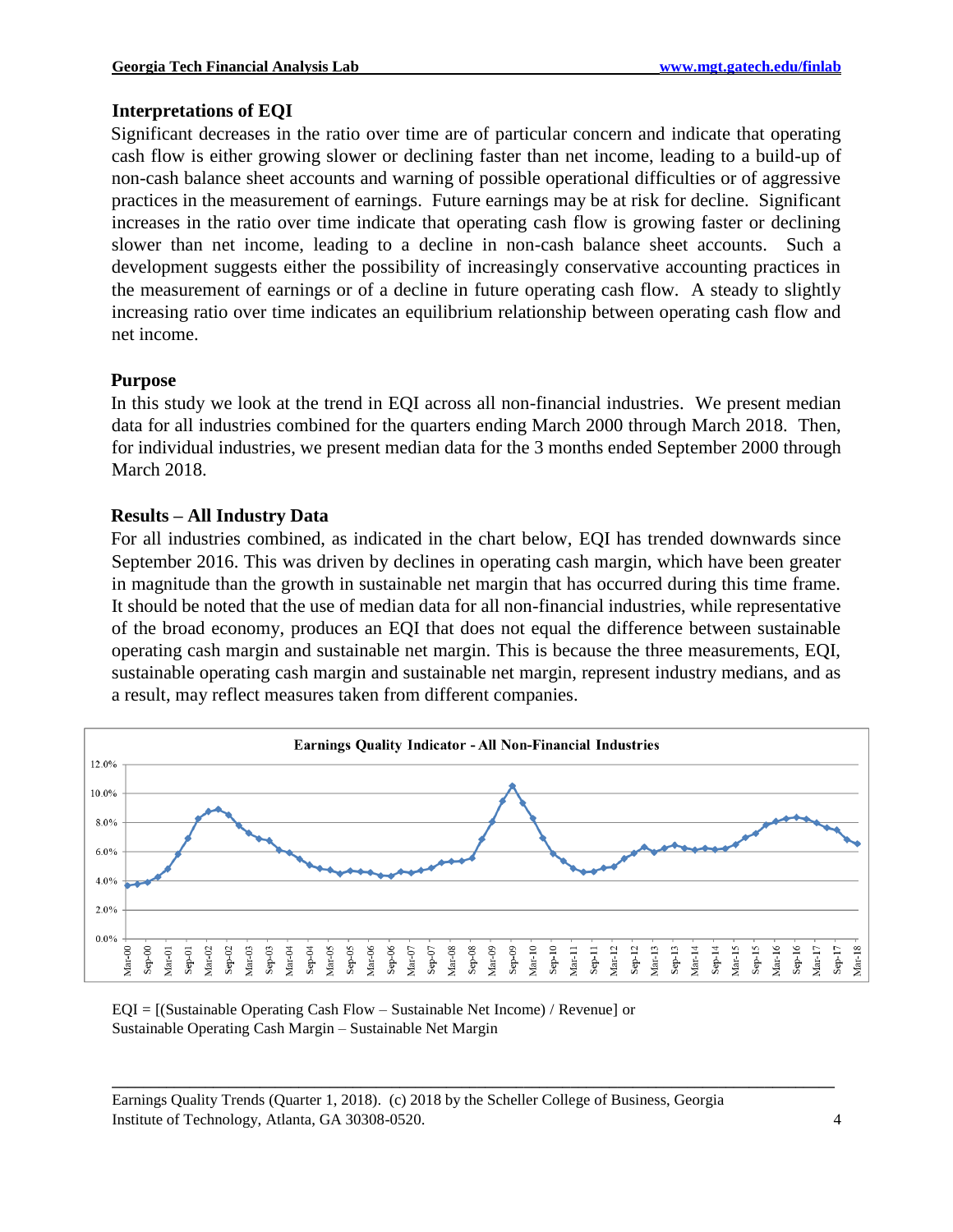

Operating Cash Margin (Sustainable) = Operating Cash Flow(Sustainable)/ Revenue



Sustainable Net Margin = Sustainable Net Earnings / Revenue

# **Results – Individual Industry Data**

In the table below we compare EQI results for the 20 separate non-financial industry groups we follow. Consistent with the combined industry data, we find median EQI to be falling over the period March 2017 through September 2018, with EQI rising in 4 industries, stable in 6 industries, and falling in 10 industries.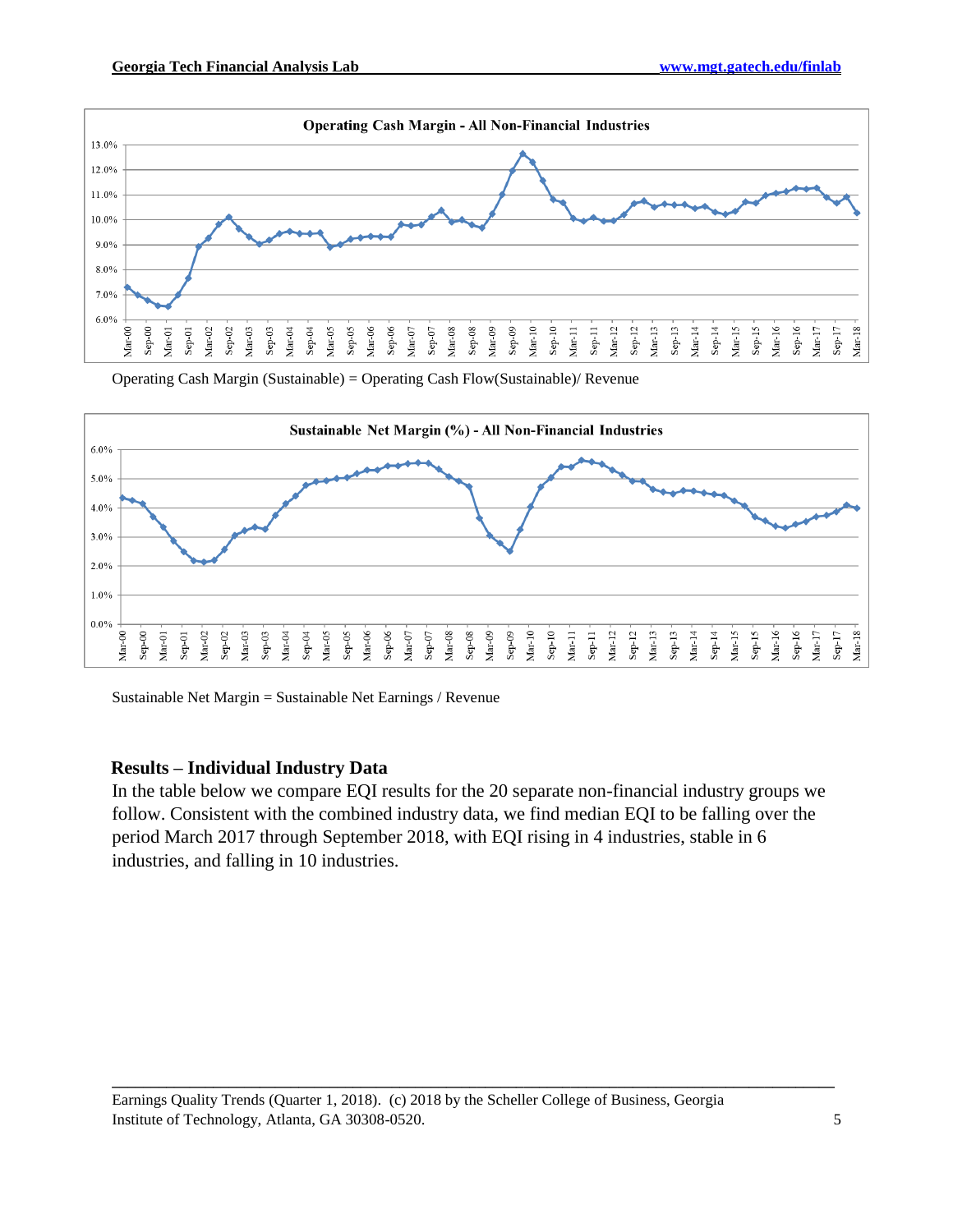|                | Industry                                       | Mar. 2017 | Mar. 2018 | Trend*        |
|----------------|------------------------------------------------|-----------|-----------|---------------|
| 1              | 1010-Energy                                    | 26.67%    | 19.55%    | Falling       |
| $\overline{2}$ | 1510-Materials                                 | 7.57%     | 4.97%     | Falling       |
| 3              | 2010-Capital Goods                             | 4.26%     | 2.40%     | Falling       |
| $\overline{4}$ | 2020-Commercial & Prof Services                | 5.49%     | 4.17%     | Falling       |
| 5              | 2030-Transportation                            | 10.93%    | 4.70%     | Falling       |
| 6              | 2510-Automobiles & Components                  | 1.92%     | 4.52%     | Rising        |
| 7              | 2520-Consumer Durables & Apparel               | 3.50%     | 2.98%     | Falling       |
| 8              | 2530-Consumer Services                         | 8.34%     | 6.41%     | Falling       |
| 9              | 2540-Media                                     | 9.34%     | 5.83%     | Falling       |
| 10             | 2550-Retailing                                 | 3.98%     | 3.17%     | Falling       |
| 11             | 3010-Food & Staples Retailing                  | 2.03%     | 2.05%     | <b>Stable</b> |
| 12             | 3020-Food, Beverage, & Tobacco                 | 4.47%     | 2.42%     | Falling       |
| 13             | 3030-Household & Personal Products             | 3.59%     | 5.82%     | Rising        |
| 14             | 3510-Health Care Equipment & Services          | 7.11%     | 7.16%     | Stable        |
| 15             | 3520-Pharmaceuticals, Biotech, & Life Sciences | 20.18%    | 24.53%    | Rising        |
| 16             | 4510-Software & Services                       | 12.70%    | 12.73%    | Stable        |
| 17             | 4520-Technology Hardware & Equipment           | 5.41%     | 5.50%     | Stable        |
| 18             | 4530-Semiconductors & Equipment                | 8.57%     | 11.01%    | Rising        |
| 19             | 5010-Telecommunication Services                | 17.64%    | 18.50%    | Stable        |
| 20             | 5510-Utilities                                 | 15.41%    | 14.52%    | Stable        |

# **Earnings Quality Indicator for 20 Non-financial industry groups**

\*Note – Stable is considered to be within a  $+/-15%$  change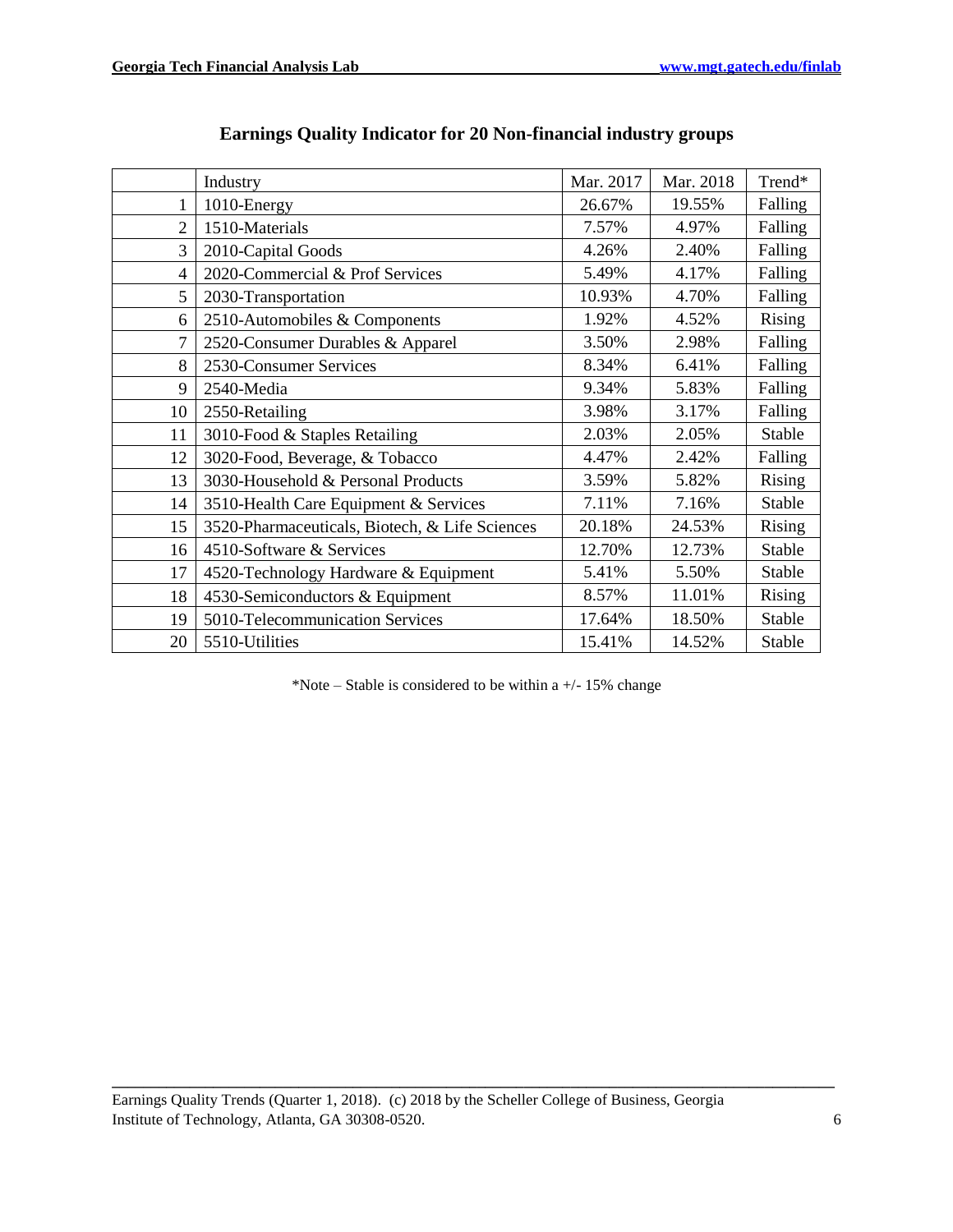We also look at the components of EQI, Operating Cash Margins and Sustainable Net Margins, for each of the industry categories.

|                | Industry                                       | Mar. 2017 | Mar. 2018 | Trend*  |
|----------------|------------------------------------------------|-----------|-----------|---------|
| 1              | 1010-Energy                                    | 25.12%    | 24.28%    | Stable  |
| $\overline{c}$ | 1510-Materials                                 | 12.09%    | 10.25%    | Falling |
| 3              | 2010-Capital Goods                             | 8.78%     | 6.53%     | Falling |
| 4              | 2020-Commercial & Prof Services                | 9.80%     | 9.00%     | Stable  |
| 5              | 2030-Transportation                            | 13.29%    | 15.30%    | Rising  |
| 6              | 2510-Automobiles & Components                  | 7.97%     | 8.13%     | Stable  |
| $\overline{7}$ | 2520-Consumer Durables & Apparel               | 8.99%     | 6.99%     | Falling |
| 8              | 2530-Consumer Services                         | 12.99%    | 11.92%    | Stable  |
| 9              | 2540-Media                                     | 13.40%    | 12.13%    | Stable  |
| 10             | 2550-Retailing                                 | 6.52%     | 5.79%     | Stable  |
| 11             | 3010-Food & Staples Retailing                  | 3.74%     | 3.88%     | Stable  |
| 12             | 3020-Food, Beverage, & Tobacco                 | 12.20%    | 10.63%    | Stable  |
| 13             | 3030-Household & Personal Products             | 12.03%    | 13.06%    | Stable  |
| 14             | 3510-Health Care Equipment & Services          | 10.17%    | 9.99%     | Stable  |
| 15             | 3520-Pharmaceuticals, Biotech, & Life Sciences | $-4.70%$  | $-31.56%$ | Rising  |
| 16             | 4510-Software & Services                       | 12.79%    | 13.19%    | Stable  |
| 17             | 4520-Technology Hardware & Equipment           | 9.13%     | 9.20%     | Stable  |
| 18             | 4530-Semiconductors & Equipment                | 16.96%    | 20.48%    | Rising  |
| 19             | 5010-Telecommunication Services                | 23.15%    | 23.74%    | Stable  |
| 20             | 5510-Utilities                                 | 25.26%    | 26.10%    | Stable  |

# **Operating Cash Margins for 20 Non-financial industry groups**

\*Note – Stable is considered to be within a  $+/- 15\%$  change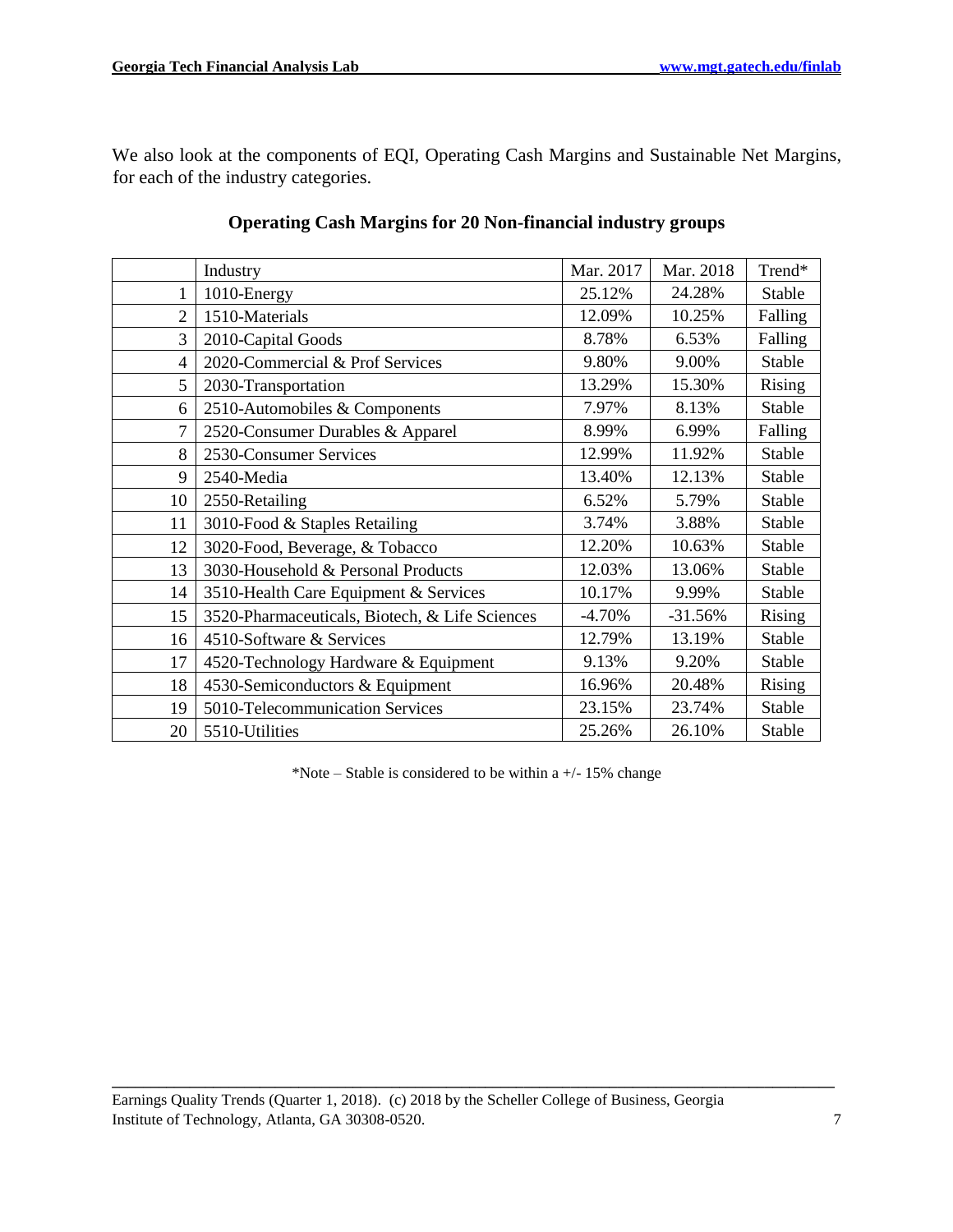|                | Industry                                       | Mar. 2017 | Mar. 2018 | Trend*  |
|----------------|------------------------------------------------|-----------|-----------|---------|
| 1              | 1010-Energy                                    | 1.84%     | 4.70%     | Rising  |
| $\overline{2}$ | 1510-Materials                                 | 5.56%     | 5.93%     | Stable  |
| 3              | 2010-Capital Goods                             | 5.52%     | 5.13%     | Stable  |
| $\overline{4}$ | 2020-Commercial & Prof Services                | 4.70%     | 4.85%     | Stable  |
| 5              | 2030-Transportation                            | 4.63%     | 5.66%     | Rising  |
| 6              | 2510-Automobiles & Components                  | 5.55%     | 5.12%     | Stable  |
| $\overline{7}$ | 2520-Consumer Durables & Apparel               | 5.30%     | 5.61%     | Stable  |
| 8              | 2530-Consumer Services                         | 6.42%     | 6.73%     | Stable  |
| 9              | 2540-Media                                     | 6.18%     | 6.11%     | Stable  |
| 10             | 2550-Retailing                                 | 3.28%     | 3.17%     | Stable  |
| 11             | 3010-Food & Staples Retailing                  | 1.89%     | 1.82%     | Stable  |
| 12             | 3020-Food, Beverage, & Tobacco                 | 7.49%     | 8.29%     | Stable  |
| 13             | 3030-Household & Personal Products             | 8.89%     | 9.11%     | Stable  |
| 14             | 3510-Health Care Equipment & Services          | 6.24%     | 5.73%     | Stable  |
| 15             | 3520-Pharmaceuticals, Biotech, & Life Sciences | 6.04%     | 5.64%     | Stable  |
| 16             | 4510-Software & Services                       | 6.86%     | 5.40%     | Falling |
| 17             | 4520-Technology Hardware & Equipment           | 4.43%     | 4.49%     | Stable  |
| 18             | 4530-Semiconductors & Equipment                | 7.23%     | 8.89%     | Rising  |
| 19             | 5010-Telecommunication Services                | 5.17%     | 3.54%     | Falling |
| 20             | 5510-Utilities                                 | 9.59%     | 9.47%     | Stable  |

# **Sustainable Net Margins for 20 Non-financial industry groups**

\*Note – Stable is considered to be within a  $+/- 15\%$  change

# **A Closer Look at the Media Industry**

One of the industries that had significant changes in earnings quality over the previous year was the Media industry. Median trailing three months EQI for the industry fell from 9.34% to 5.83% from March 2017 to March 2018. During this period, median operating cash margin fell from 13.40% to 12.13% while sustainable net margin remained steady, going from 6.18% to 6.11%.

The decline in median operating cash margin can be attributed to an increase in the cash cycle revenue days from 43.55 days to 43.91 days, driven by an increase in receivable days from 60.37 to 62.06. This longer cash cycle reduced operating cash flow. Median operating cash margins for this industry have been in a somewhat steady decline since the height of the recession, peaking at 16.78 in September 2008. During this time, capital expenditures as a percentage of revenue have also declined, indicating potentially serious structural cash flow concerns within the industry.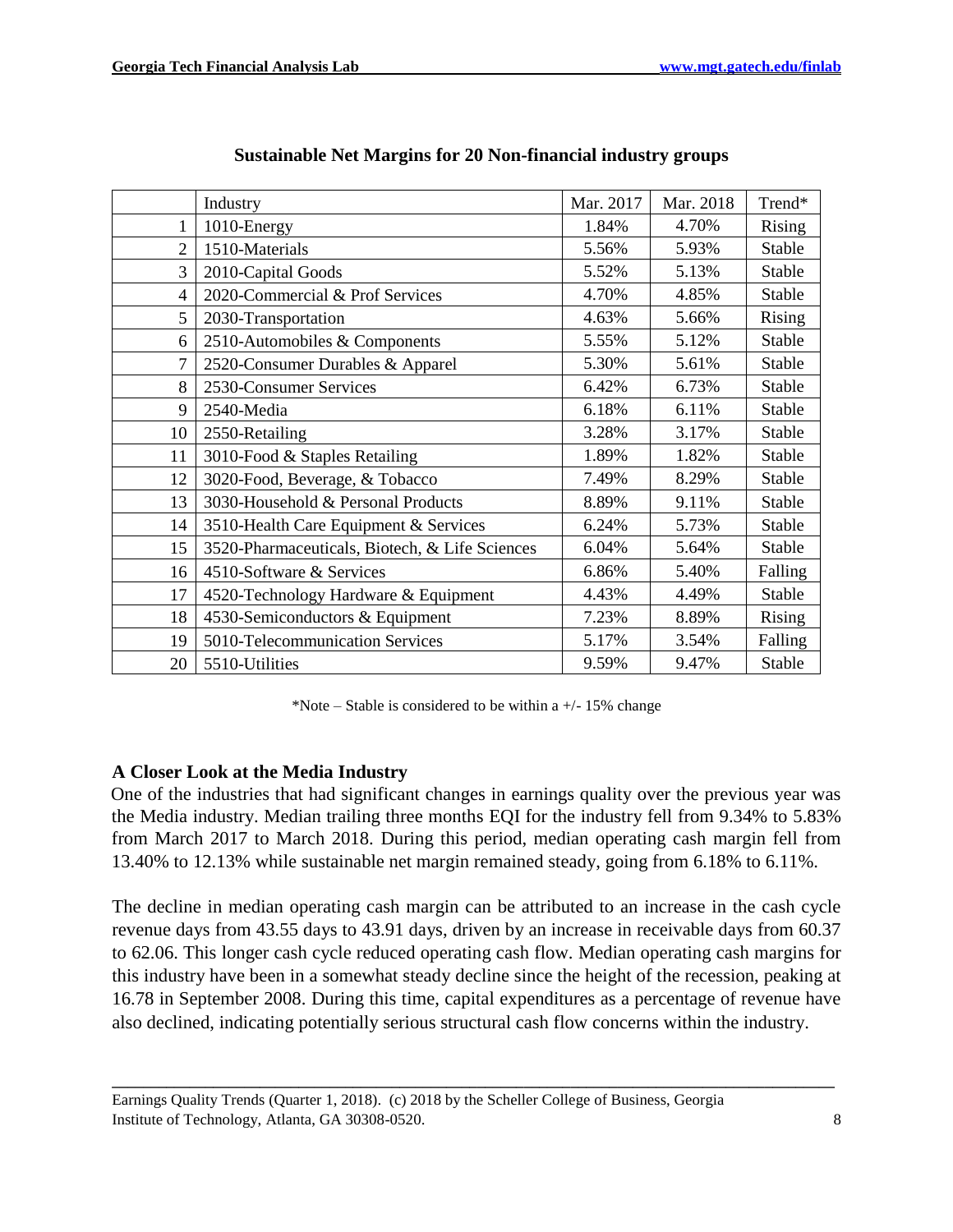#### **Georgia Tech Financial Analysis Lab www.mgt.gatech.edu/finlab**

Median sustainable net margin in this industry held steady despite revenues falling from \$1,574.45 in March 2017 to 1,242.87 in March 2018 due in part to a decline in median Selling, General, and Administrative expenses as a percentage of revenue, which fell from 22.73% to 21.73%. Lower taxes brought on by the tax reform passage in Q4 2017 also had a large mitigative effect, as median income taxes to revenue fell from 2.51% to 0.00%.

Falling EQI indicates that operating cash flow is growing slower or declining faster than net income, leading to an increase in non-cash balance sheet accounts. In the case of the current trend in the Media industry, we believe that falling EQI may signify reduced earnings in the periods to come.





**\_\_\_\_\_\_\_\_\_\_\_\_\_\_\_\_\_\_\_\_\_\_\_\_\_\_\_\_\_\_\_\_\_\_\_\_\_\_\_\_\_\_\_\_\_\_\_\_\_\_\_\_\_\_\_\_\_\_\_\_\_\_\_\_\_\_\_\_\_\_\_\_\_\_\_\_\_\_\_\_\_\_\_\_\_\_\_\_\_\_\_\_\_**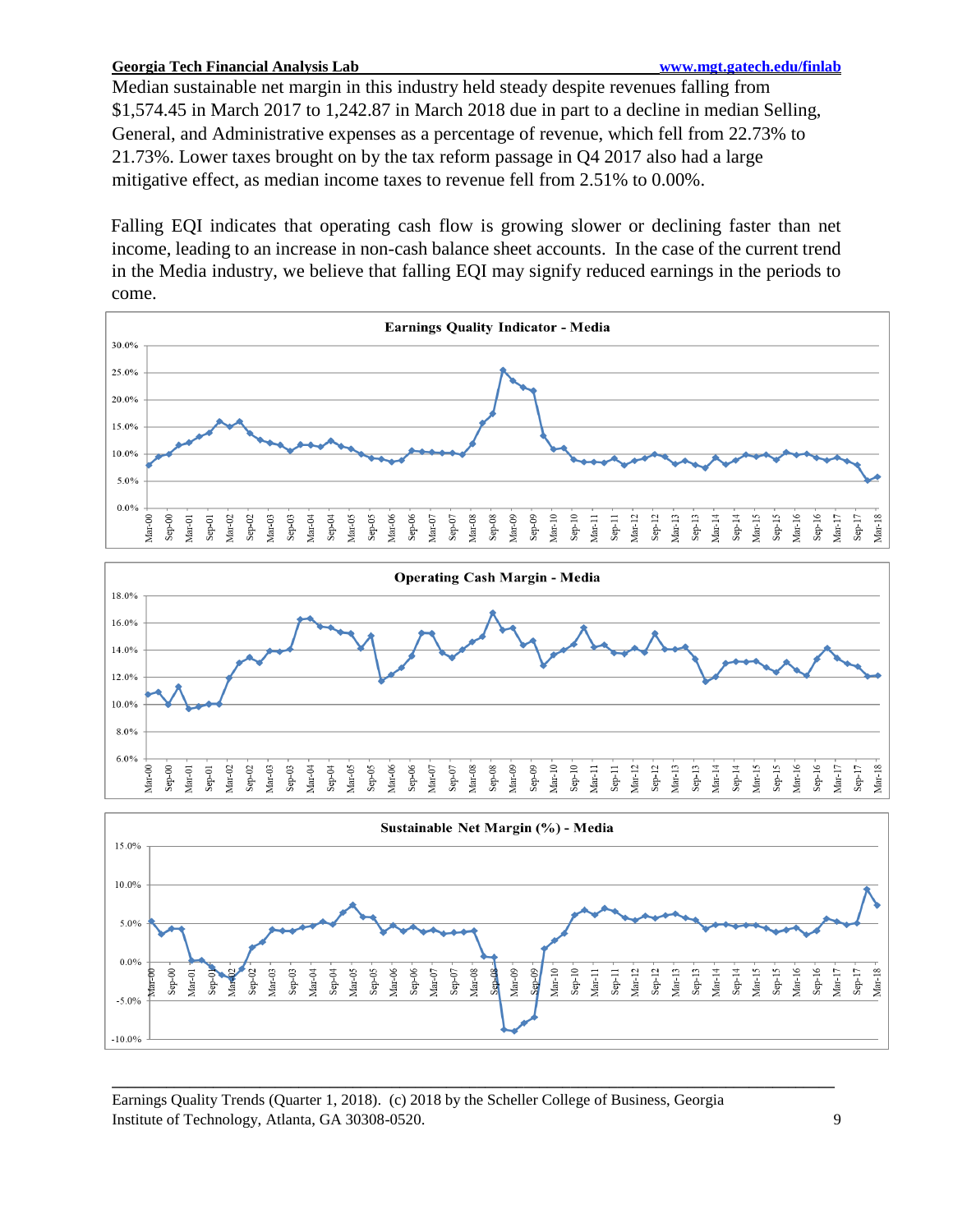Two companies in this industry that fit this trend are Twenty-First Century Fox Inc. and Comcast Corp.

The Earnings Quality Indicator for Twenty-First Century Fox was at 17.5% at the end of the first quarter of 2018, down from 21.1% compared to 12 months prior. This decline in EQI was brought on by both changes in net income and operating cash flow. Net income was reported to be \$858 million in Q1 2018, up from \$799 million in Q1 2017. Operating cash flow was reported to be \$2,160 in Q1 2018, down from \$2,397 in Q1 2017. Net income for Twenty-First Century Fox was up 28% in calendar year 2017 compared to calendar year 2016, but operating cash flow only grew by 2% during this time.

EQI trends for Comcast Corporation tell a similar story. Comcast's EQI in Q1 2018 was 10.3%, compared to 15.0% in Q1 2017. This was brought on by increased net income, which was at \$3,118 million in Q1 2018 compared to \$2,573 million a year prior, and by declining operating cash flow, which was \$5,474 in Q1 2018 compared to \$5,656 a year prior.

The fact that for both companies, increased earnings were not met with increased cash flows could bring into question the sustainability of their earnings. If these firms and the industry as a whole don't begin to see increased cash flow from operations, then future earnings increases could be suspect.